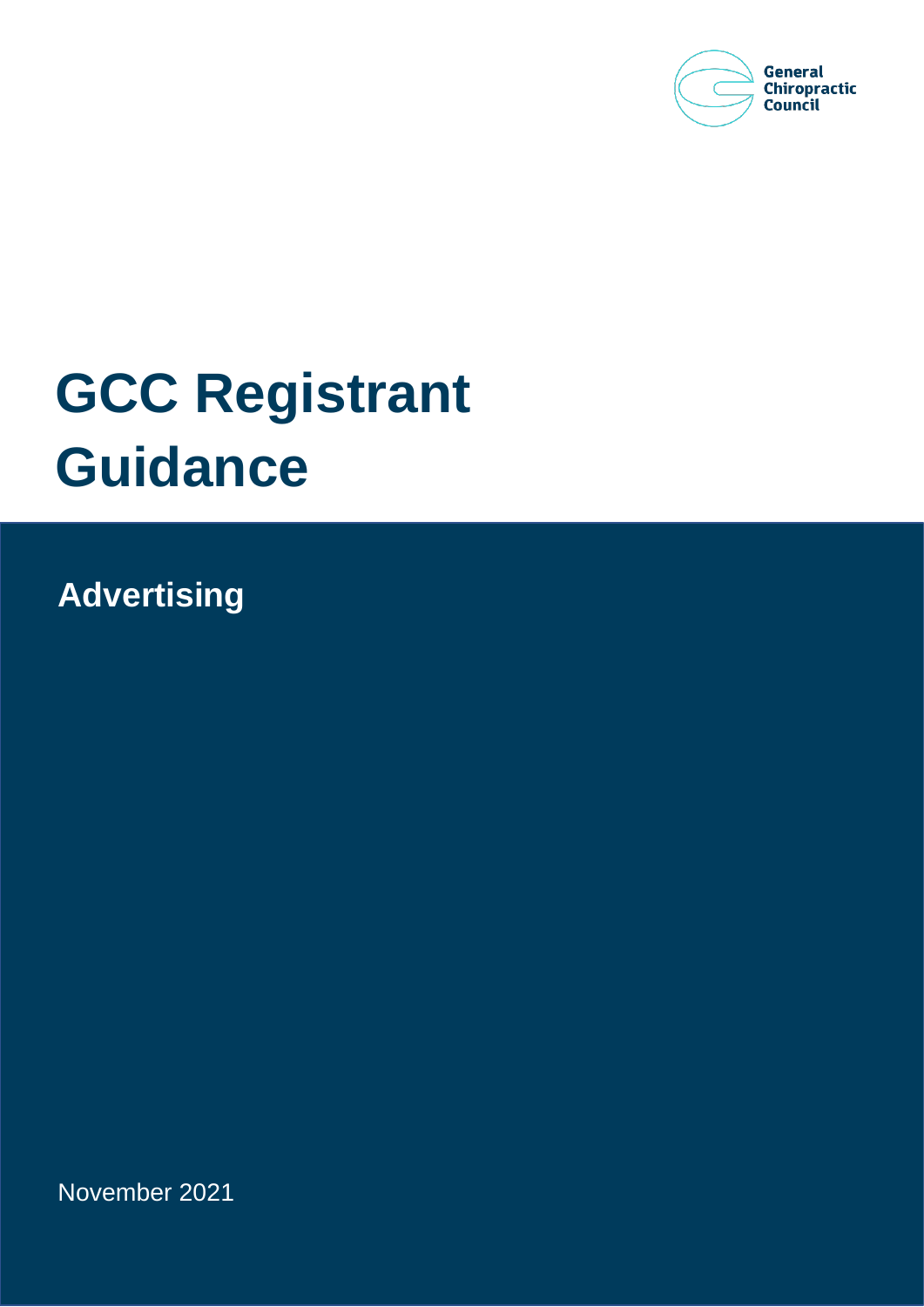### **Introduction**

- 1. This guidance should be read in conjunction with the General Chiropractic Council's (**[GCC](http://www.gcc-uk.org/)**) Code (**[the Code](http://www.gcc-uk.org/the-code)**), which sets out the standards of conduct, performance and ethics for chiropractors, ensuring the competent and safe practice of chiropractic.
- 2. The GCC will review its advertising guidance and update as and when appropriate. It will apply and/or reapply the principles of the Code to any emerging or critical changes or situations. This guidance should be read alongside documents issued by the Committee of Advertising Practice (CAP) and enforced by the Advertising Standards Authority (**[ASA](https://www.asa.org.uk/)**).
- 3. This guidance is not intended to provide you with exhaustive advice on how to ensure your advertising complies with all ASA/CAP requirements. It is intended to assist you in applying the broad principles of the Code regarding advertising, to ensure you act in the interests of your patients and protect the public at all times.
- 4. The ASA is the UK's independent regulator for advertising and may take independent action against websites that break the advertising rules. CAP also provides the facility to check specific wording of non-broadcast advertising with its **[Copy Advice Service.](https://www.asa.org.uk/advice-and-resources/bespoke-copy-advice.html)** In addition to the ASA/CAP guidance, you may find that your chiropractic professional body can also assist you with advertising compliance.
- 5. Finally, the GCC has issued separate guidance on **[obtaining informed](https://www.gcc-uk.org/assets/publications/Consent_Guidance_2016.pdf)  [consent](https://www.gcc-uk.org/assets/publications/Consent_Guidance_2016.pdf)** from patients. This guidance will therefore not include any advice in relation to what information must be provided to patients during assessment, diagnosis or treatment process.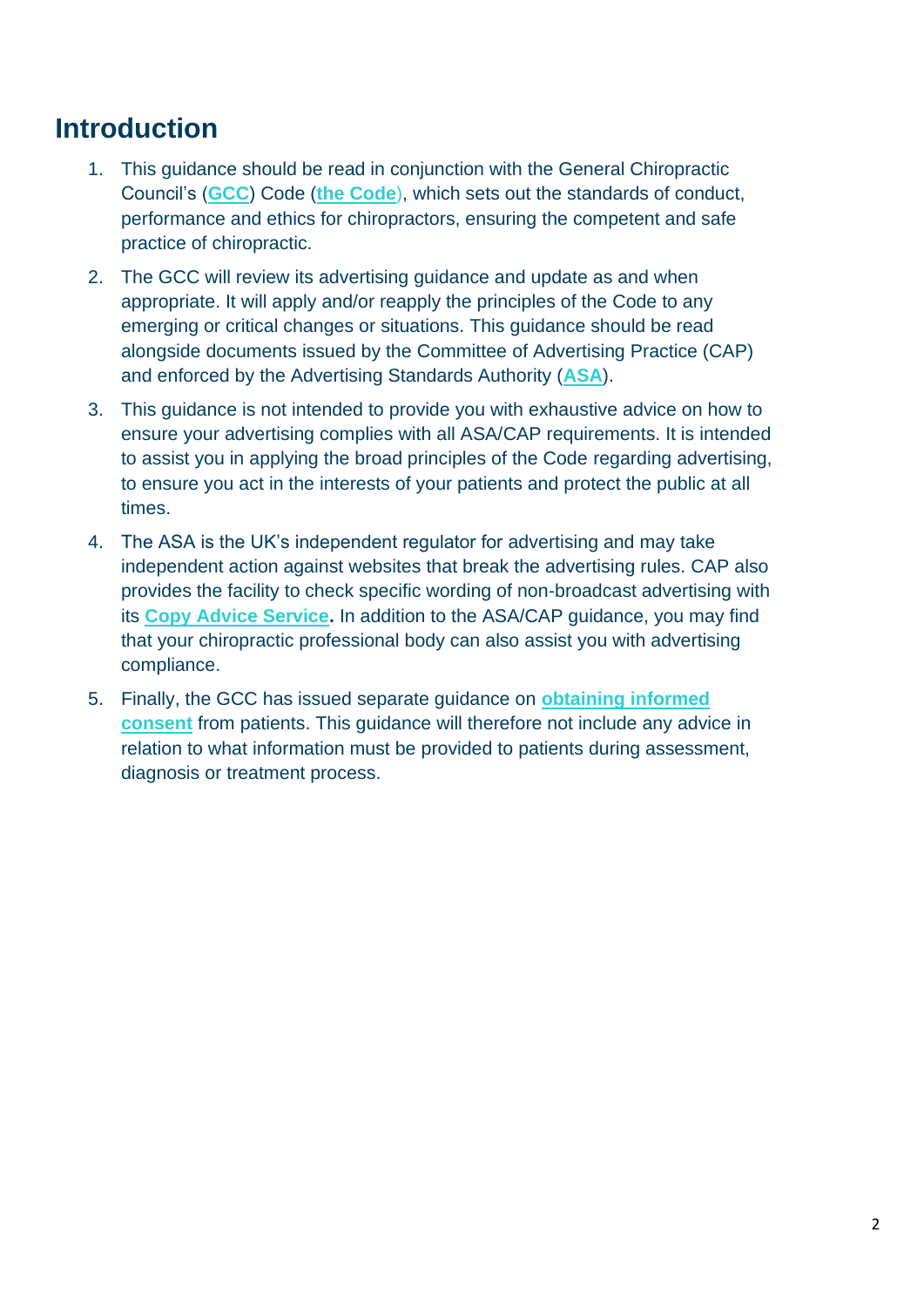# **What principle and standards does the GCC set in relation to advertising?**

6. Regarding advertising to the public, the following principle and standards of the GCC **[Code](http://www.gcc-uk.org/the-code)** (2016) apply:

#### **Principle B:**

*To act with honesty and integrity and maintain the highest standards of professional and personal conduct.*

#### **Standard B3:**

*You must ensure your advertising is legal, decent, honest and truthful as defined by the Advertising Standards Authority (ASA) and conforms to their current guidance, such as the CAP Code.*

# **What are the 'relevant regulatory standards' referred to in B3?**

- 7. The **[ASA](http://www.asa.org.uk/)** is the UK's independent regulator for advertising. Its partner organisation, CAP, is responsible for the **[CAP Code](https://www.asa.org.uk/codes-and-rulings/advertising-codes/non-broadcast-code.html)**, which requires anyone advertising services or products to ensure they are in possession of evidence that supports any claims made in the advertising<sup>1</sup>.
- 8. The ASA investigates complaints about advertising, taking account of consumer protection regulations. If an advertisement is found to be misleading or unfair to consumers, and the advertiser fails to comply with the ASA ruling, it may ultimately refer them to Trading Standards for legal action under the relevant consumer protection regulations.
- 9. When advertising your services, you must comply with the **[CAP Code](https://www.asa.org.uk/codes-and-rulings/advertising-codes/non-broadcast-code.html)** and any other guidance issued by the ASA/CAP regarding chiropractic, in order to meet Principle B3 of the **[GCC Code](http://www.gcc-uk.org/the-code)**.

<sup>&</sup>lt;sup>1</sup> This applies to advertising claims that are capable of objective substantiation.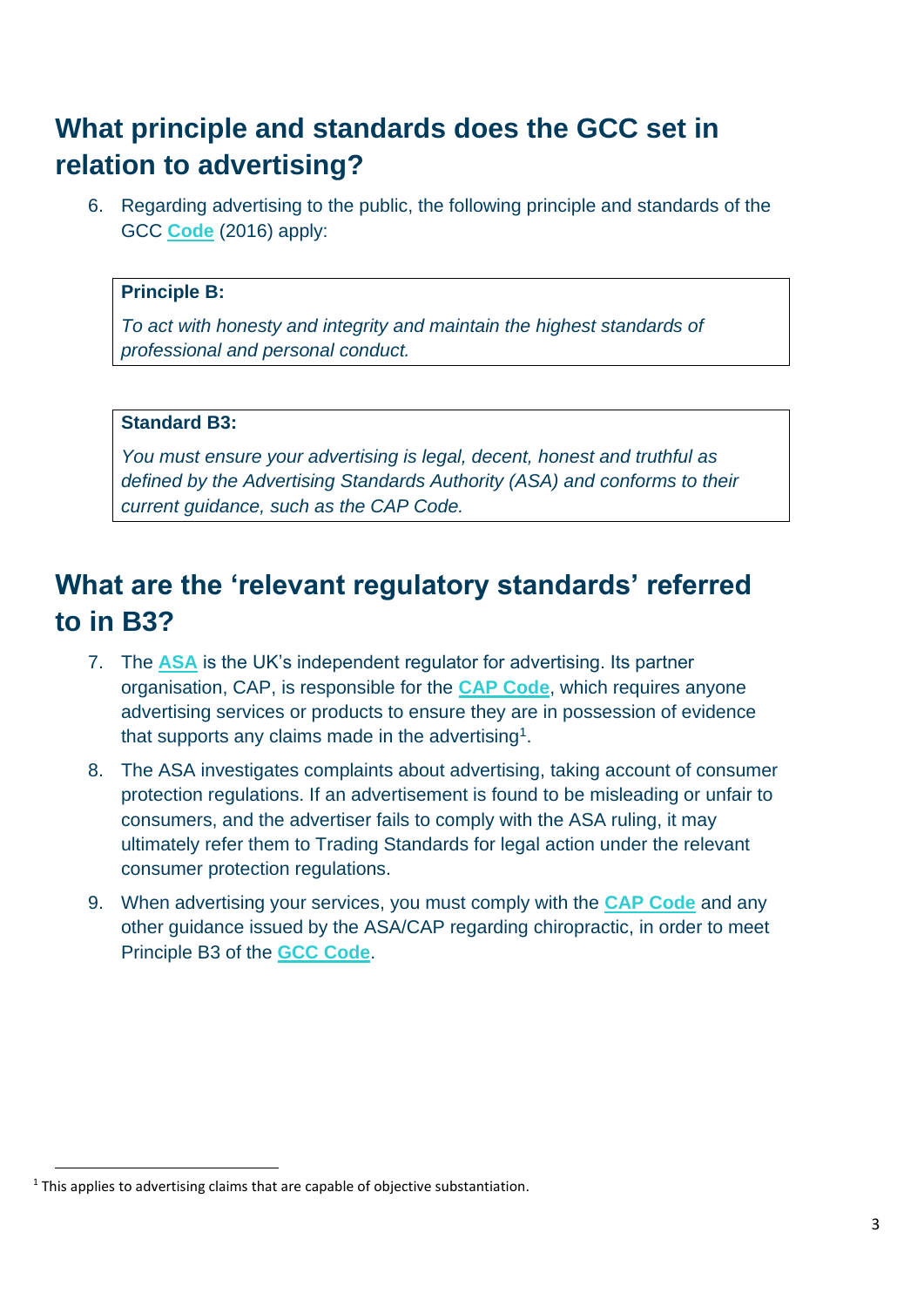#### **What counts as 'advertising'?**

- 10. Advertising can be any information or claim(s) that you present or make public about your practice. This includes, but is not limited to, information and/or claims that are:
	- Printed and included on notices and/or signage
	- Published on a website (including marketing or social media websites)
	- Sent via email
	- Broadcast on TV/radio/similar
	- Included within media reports or articles that you have contributed to or that are attributed to you.
- 11. Any form of endorsement of others on social media, eg. 'liking' Facebook posts or retweets on Twitter, may be regarded as an expression of your views within your own marketing or advertising activities.
- 12. You are personally accountable for all information that publicises or advertises your work, including your website and social media platforms/pages owned or controlled by you, regardless of who wrote the information. If you have concerns about information published by your employer or colleague, you should raise those concerns, preferably in writing.
- 13. Regarding the **[CAP Code](http://www.asa.org.uk/codes-and-rulings/advertising-codes/non-broadcast-code.html)**, its scope is more specific, ie. it excludes content that is not paid for or directly connected with the supply to chiropractic services, or which is sent to existing patients.

### **What does the GCC mean by 'verifiable'?**

- 14. B3 of the **[GCC Code](http://www.gcc-uk.org/the-code)** requires that all advertising or promotion of chiropractic services must be 'legal, decent, honest and truthful.
- 15. For information contained in your advertising to be 'verifiable', you must be able to prove the accuracy of any claims made based on evidence in your possession at the time of advertising. This means you must be able to provide evidence supporting anything you say about yourself, your work and the results of the treatments or services offered.
- 16. Any information provided about the efficacy of treatments or services must be supported by evidence to the standard required by the **[CAP Code](http://www.asa.org.uk/codes-and-rulings/advertising-codes/non-broadcast-code.html)**.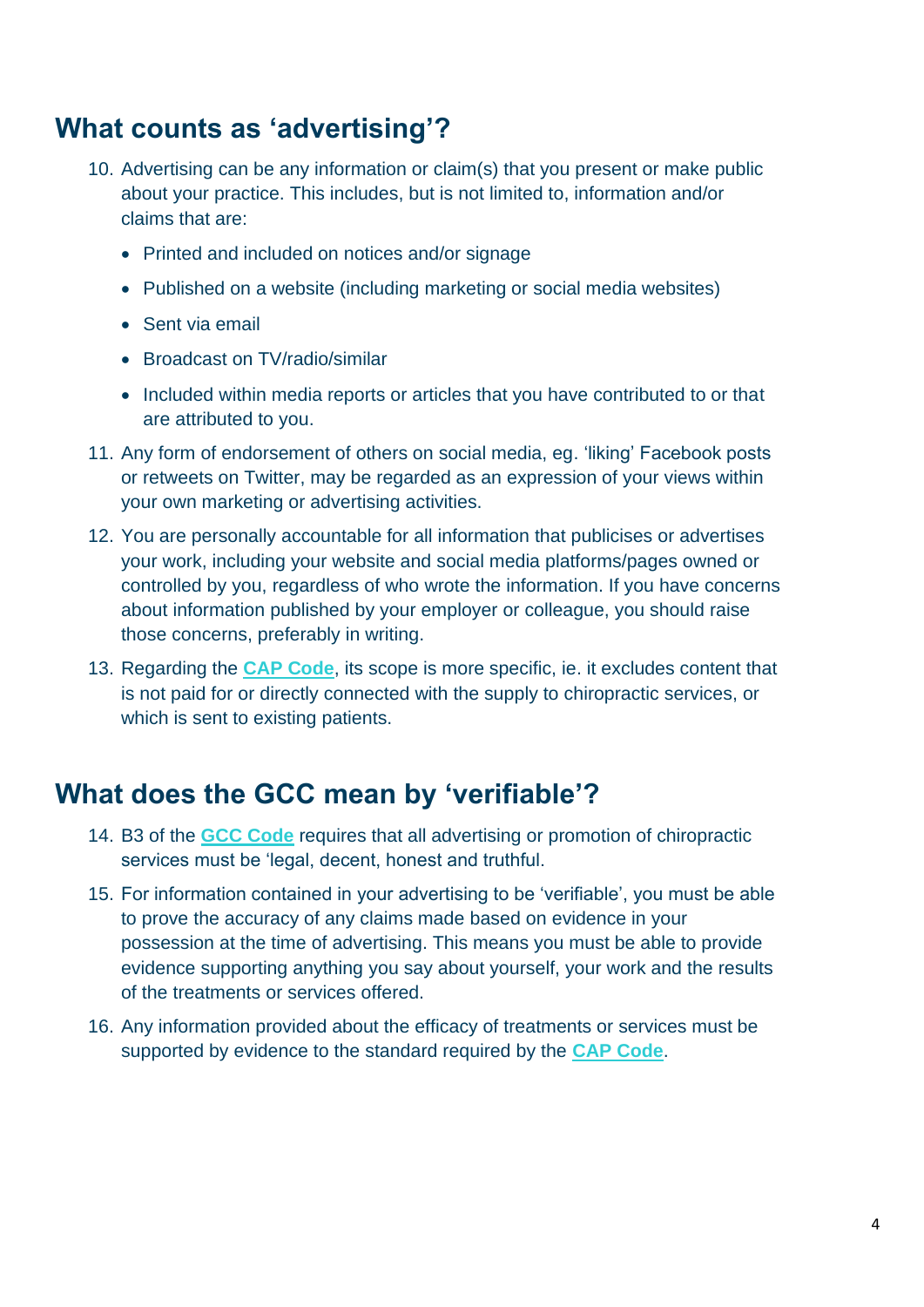# **What does the ASA/CAP Code require and is that different from the GCC's requirements?**

- 17. The **[CAP Code](http://www.asa.org.uk/codes-and-rulings/advertising-codes/non-broadcast-code.html)** sets several detailed rules that apply to advertising. The first rule within the CAP Code states that marketing communications should be legal, decent, honest and truthful<sup>2</sup>. Furthermore, advertising or marketing communications must not 'materially mislead' the consumer, or be likely to do so, including leaving out or hiding important information, or including ambiguous or unclear statements<sup>3</sup>. This principle is to ensure consumers, ie. patients, potential patients or the public, are not misled by the advertisement into making a decision they would not otherwise have made, eg decisions about their chiropractic care or treatment.
- 18. The **[CAP Code](http://www.asa.org.uk/codes-and-rulings/advertising-codes/non-broadcast-code.html)** requires the advertiser to hold 'documentary evidence' to substantiate (back up) any claim being made, which a consumer might regard as being an 'objective claim'<sup>4</sup> . For example, if a chiropractor places a testimonial from a patient on their website that claims their chiropractic treatment relieved their hay fever, that would be in breach of the CAP Code unless the chiropractor was in possession of documentary evidence proving that chiropractic did relieve hay fever<sup>5</sup>.
- 19. When applying the **[CAP Code](http://www.asa.org.uk/codes-and-rulings/advertising-codes/non-broadcast-code.html)**, the ASA's approach is that advertising must not:
	- Offer absolute guarantees of cure
	- Claim that chiropractic treatment is free of risk or safer than other healthcare treatments, eg. because it is 'natural'
	- Present anecdotal evidence as being proven or scientific
	- Discourage an individual from seeking medical treatment from a general medical practitioner if appropriate<sup>6</sup>
	- Claim that chiropractic care can treat any condition, unless that claim is substantiated in compliance with the CAP Code (see next section)
- 20. The **[CAP Code](http://www.asa.org.uk/codes-and-rulings/advertising-codes/non-broadcast-code.html)** contains detailed requirements about the quality of the evidence required to substantiate any claim. This may vary according to the type of claim.

<sup>2</sup> CAP Code rule 1.1

<sup>3</sup> CAP Code rules 3.1 and 3.3

<sup>4</sup> CAP Code rule 3.7

<sup>5</sup> A complaint about this type of claim was upheld by the ASA in 2015 – see https://www.asa.org.uk/rulings/chiropractic-lifea15-293323.html

<sup>6</sup> CAP Code rule 12.2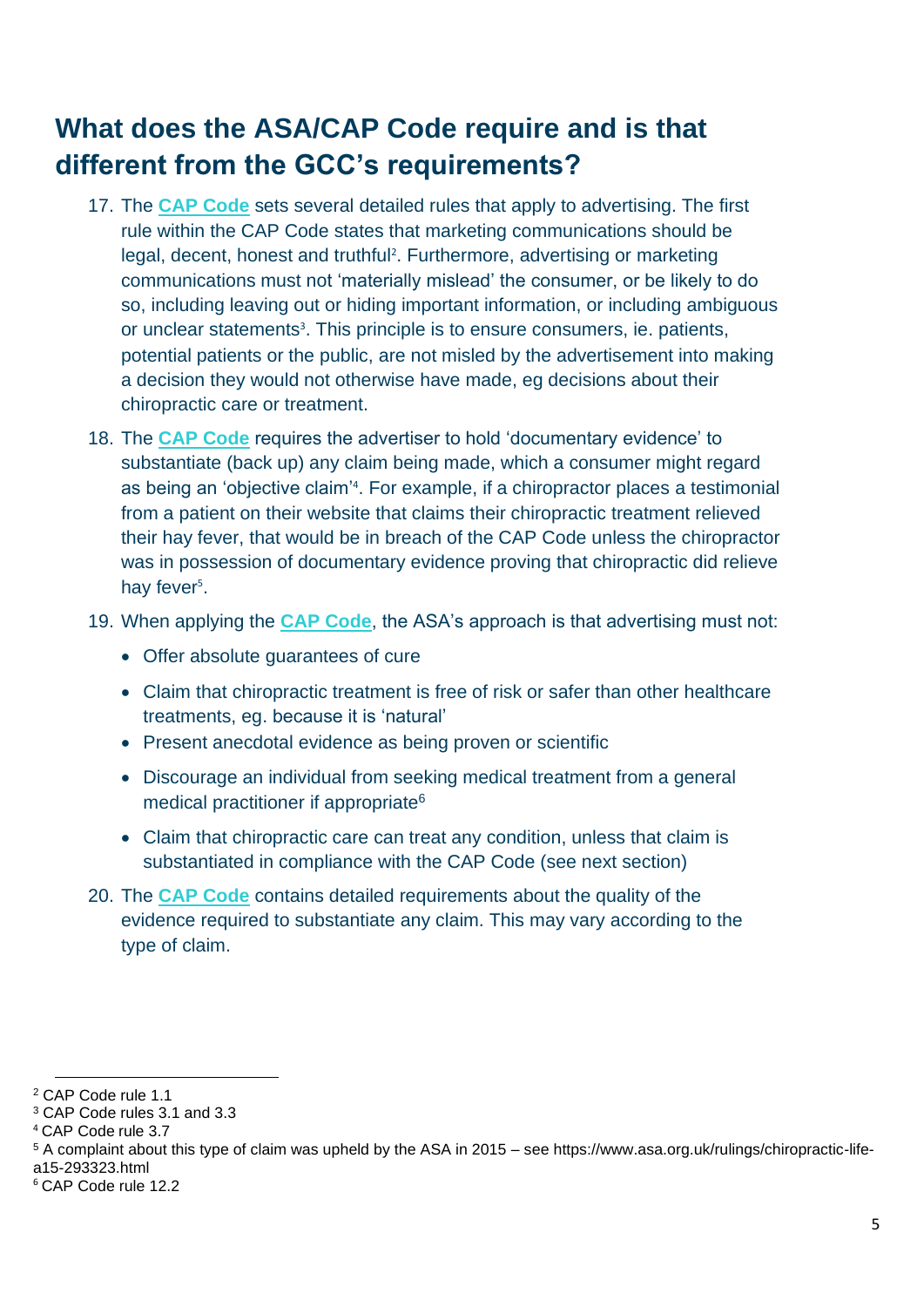21. As B3 of the **[GCC Code](http://www.gcc-uk.org/the-code)** requires advertising to conform to the Advertising Standards Authority current guidance, any breach of the **[CAP Code](http://www.asa.org.uk/codes-and-rulings/advertising-codes/non-broadcast-code.html)** or other ASA/CAP requirements will amount to a breach of the GCC Code. It is, therefore, essential you are familiar with the CAP Code, and satisfy yourself that your advertising complies with the rules contained in sections 1, 3 and 12.

# **Advertising treatment of conditions that CAP accepts chiropractic can treat**

22. CAP has issued guidance on which conditions chiropractors may claim to treat: **['Health: Chiropractic advice online'](https://www.asa.org.uk/advice-online/health-chiropractic.html)** alongside the ASA '**[Chiropractic: ASA](https://www.asa.org.uk/uploads/assets/uploaded/330d2d20-28e3-4cf2-b4772c19555c2afa.pdf)  [review and guidance for marketing claims](https://www.asa.org.uk/uploads/assets/uploaded/330d2d20-28e3-4cf2-b4772c19555c2afa.pdf)**' (both published 3 November 2017). CAP has issued online advice on conditions that chiropractors can claim to treat. These conditions are:

| Cramp<br>Elbow Pain and Tennis Elbow (Lateral Epicondylitis) arising from associated<br>Musculoskeletal conditions of the Back and Neck, but not isolated occurrences.<br>Headache arising from the Neck (Cervicogenic)<br>Inability to relax<br><b>Joint Pains</b><br>Joint Pains (including Hip and Knee pain from Osteoarthritis as an adjunct to<br>core Osteoarthritis treatments and exercise)<br>General, Acute and Chronic Backache, Back Pain (not arising from injury or<br>accident)<br>Generalised aches and pains |  |
|--------------------------------------------------------------------------------------------------------------------------------------------------------------------------------------------------------------------------------------------------------------------------------------------------------------------------------------------------------------------------------------------------------------------------------------------------------------------------------------------------------------------------------|--|
|                                                                                                                                                                                                                                                                                                                                                                                                                                                                                                                                |  |
|                                                                                                                                                                                                                                                                                                                                                                                                                                                                                                                                |  |
|                                                                                                                                                                                                                                                                                                                                                                                                                                                                                                                                |  |
|                                                                                                                                                                                                                                                                                                                                                                                                                                                                                                                                |  |
|                                                                                                                                                                                                                                                                                                                                                                                                                                                                                                                                |  |
|                                                                                                                                                                                                                                                                                                                                                                                                                                                                                                                                |  |
|                                                                                                                                                                                                                                                                                                                                                                                                                                                                                                                                |  |
|                                                                                                                                                                                                                                                                                                                                                                                                                                                                                                                                |  |
|                                                                                                                                                                                                                                                                                                                                                                                                                                                                                                                                |  |
|                                                                                                                                                                                                                                                                                                                                                                                                                                                                                                                                |  |
|                                                                                                                                                                                                                                                                                                                                                                                                                                                                                                                                |  |
| Lumbago                                                                                                                                                                                                                                                                                                                                                                                                                                                                                                                        |  |
| Mechanical Neck Pain (as opposed to neck pain following injury ie, Whiplash)                                                                                                                                                                                                                                                                                                                                                                                                                                                   |  |
| Migraine prevention                                                                                                                                                                                                                                                                                                                                                                                                                                                                                                            |  |
| Minor Sports injuries and tensions                                                                                                                                                                                                                                                                                                                                                                                                                                                                                             |  |
| <b>Muscle Spasms</b>                                                                                                                                                                                                                                                                                                                                                                                                                                                                                                           |  |
| Plantar Fasciitis (Short term management)                                                                                                                                                                                                                                                                                                                                                                                                                                                                                      |  |
| Rotator Cuff injuries, disease or disorders?                                                                                                                                                                                                                                                                                                                                                                                                                                                                                   |  |
| <b>Sciatica</b>                                                                                                                                                                                                                                                                                                                                                                                                                                                                                                                |  |
| Shoulder complaints (Dysfunction, disorders and pain)                                                                                                                                                                                                                                                                                                                                                                                                                                                                          |  |
| Soft Tissue disorders of the Shoulder                                                                                                                                                                                                                                                                                                                                                                                                                                                                                          |  |

23. The CAP advice regarding these conditions does not mean all advertising on treating these conditions will be acceptable by the ASA/CAP. Advertising of any treatment of these conditions must still comply with the **[CAP Code](http://www.asa.org.uk/codes-and-rulings/advertising-codes/non-broadcast-code.html)**.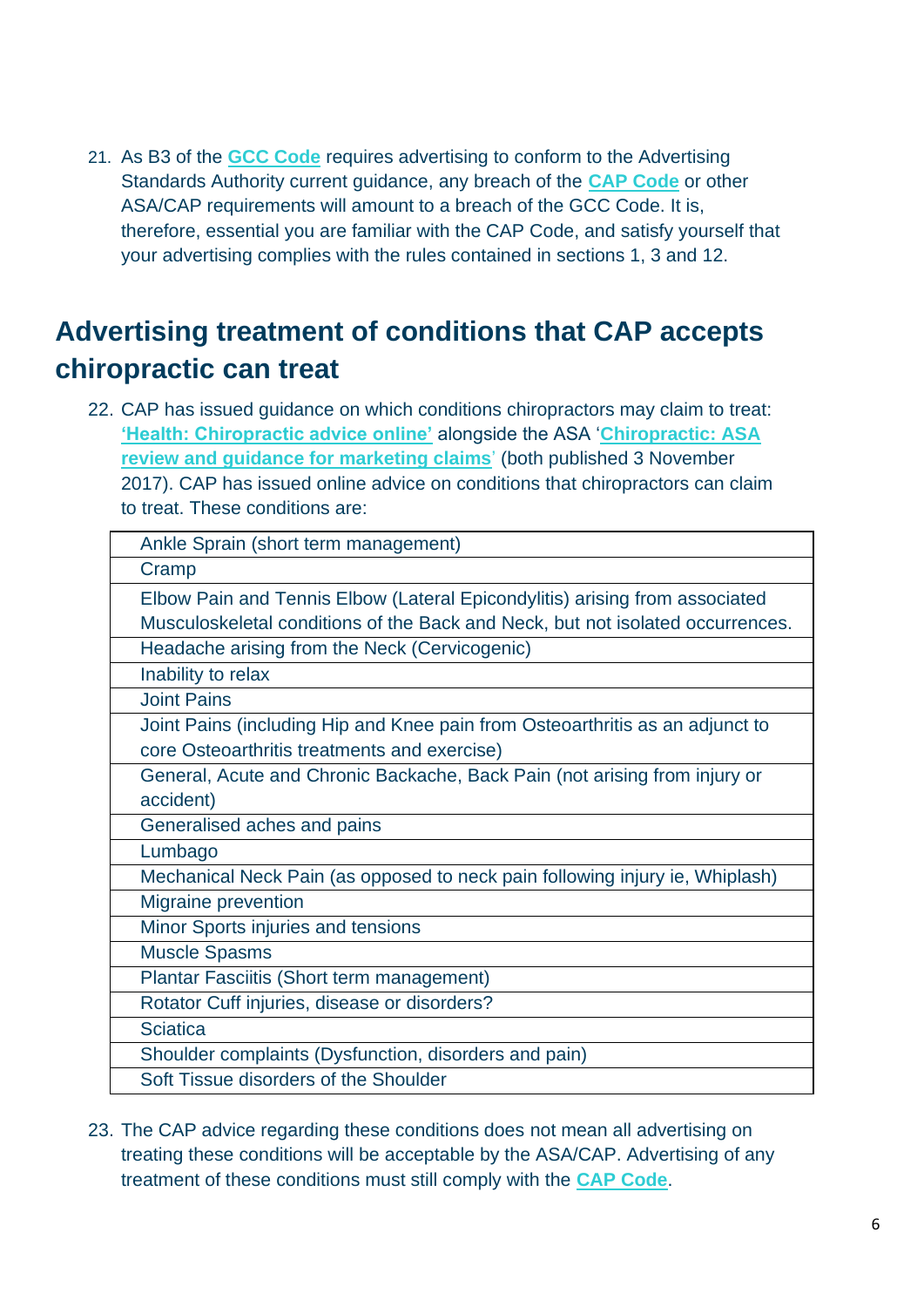## **The CAP Code and guidance regarding 'substantiation'**

- 24. Chiropractors who follow CAP guidance regarding which conditions chiropractic can claim to treat (see Pt 22), are less likely to be the subject of complaints or an investigation by the ASA and/or the GCC.
- 25. Rule 12.1 of the **[CAP Code](http://www.asa.org.uk/codes-and-rulings/advertising-codes/non-broadcast-code.html)** indicates that that all 'objective claims' must be 'substantiated' by evidence and, if relevant, consist of trials conducted on people. The decision as to whether the advertiser can 'substantiate' their claim will be based on the available scientific knowledge<sup>7</sup>. A distinction is drawn between objective claims that are uncontroversial, and objective claims about 'new' or 'breakthrough' areas of treatment.
- 26. CAP has published **[guidance](https://www.asa.org.uk/asset/FF6B1462-8621-487A-B2770AB606ABA5CB/)** that relates to substantiation of health, beauty and slimming claims. It outlines the different quality of evidence that will be required to substantiate any 'objective claims' in these areas, ie. any claims to be able to treat conditions where there is no published guidelines or authoritative reports to back those claims up. For example, the guidance sets out that:
	- "…*sound data, relevant to the claim made, should be collated to form a body of evidence",* which may include *"conducting a systematic review of all available scientific evidence and evaluating it for its relevance"*
	- *"a body of evidence"* can include evidence from various categories, including single or double-blind clinical trials and observational human studies. The *"body of evidence" should normally include at least one adequately controlled experimental human study but an adequately controlled observational study may be adequate in some circumstances*" (only if the ASA/CAP experts accept that the data is "sound" and an experimental study would be futile/impractical).
	- Specific requirements must be met in terms of the methodology, size, duration and nature of the study group used. Confounding factors/variables must be considered, and the results must be statistically significant.
	- An objective review of the data will be required if the study has not been published in a reputable peer-reviewed journal.
- 27. The **[guidance](https://www.asa.org.uk/asset/FF6B1462-8621-487A-B2770AB606ABA5CB/)** also explains which types of evidence are likely to be considered unacceptable to substantiate such claims.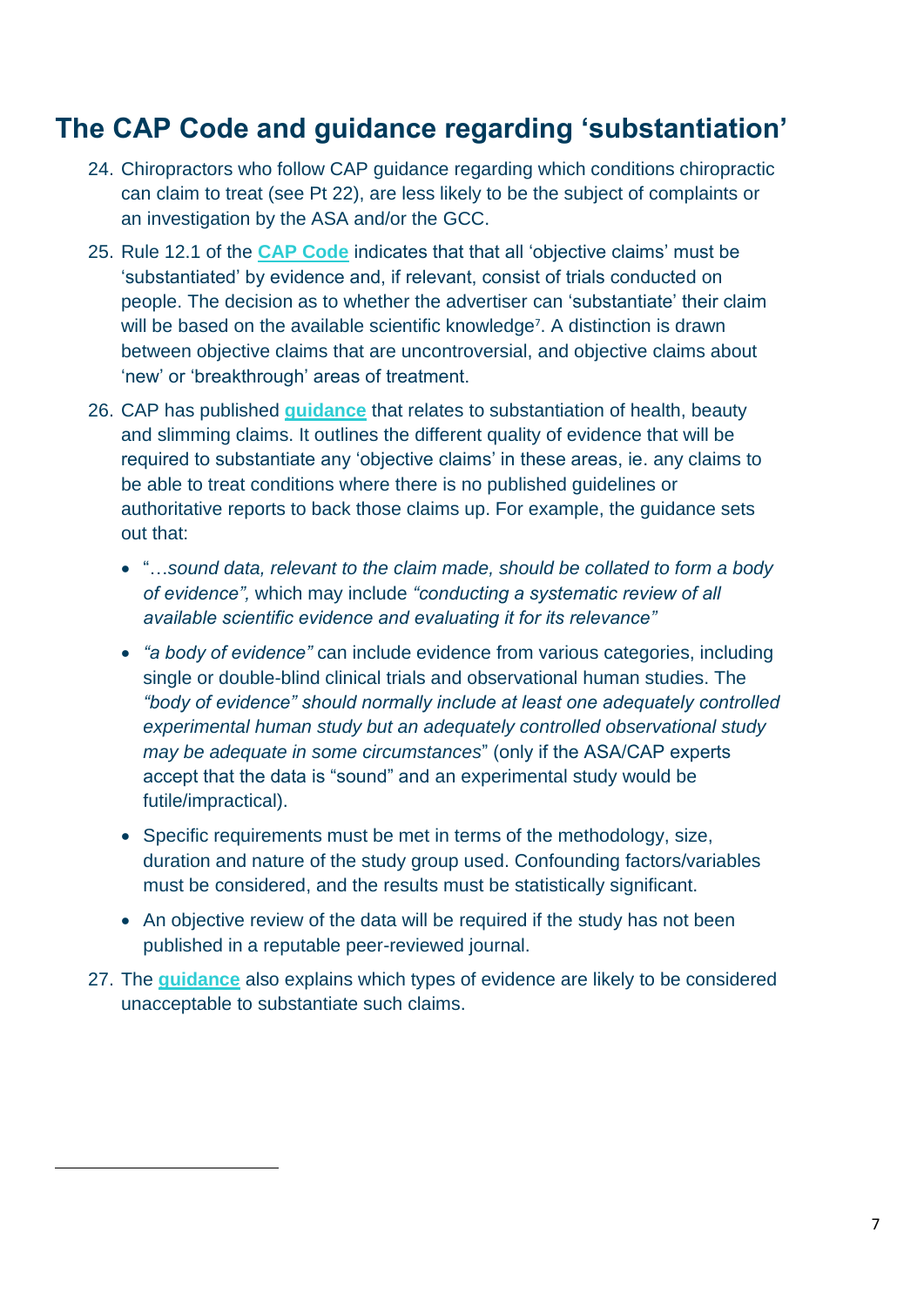#### **Advertising treatment of other conditions**

- 28. Advertising treatments of any condition must comply with the CAP Code's provisions regarding evidence to substantiate any claim made (**[CAP Code](http://www.asa.org.uk/codes-and-rulings/advertising-codes/non-broadcast-code.html)** rule 12.1).
- 29. Care should be taken when advertising treatment of a condition that falls outside those conditions that CAP advice recognises as capable of being treated by chiropractors.
- 30. **[CAP Code](http://www.asa.org.uk/codes-and-rulings/advertising-codes/non-broadcast-code.html)** requirements are technical and detailed. If you are intending to include claims about treating a condition other than those conditions the CAP guidance recognises chiropractors can claim to treat, it is recommended that you review the CAP Code and guidance documents in detail, and potentially seek further advice from the ASA/CAP **[Copy Advice Service](http://www.asa.org.uk/advice-and-resources/bespoke-copy-advice.html)**, before proceeding.

# **Referring to your professional status or qualifications in advertising**

- 31. If you are suspended or removed from the GCC register, it is a criminal offence to say, imply or advertise that you are a chiropractor. In these circumstances, you must ensure that all information in the public domain that refers to you as being a 'chiropractor' is immediately withdrawn, until your suspension is lifted, or your name is restored to the register. This includes information published by employers or colleagues.
- 32. If you have not paid the practising fee for that registration year, any description of you or the services you offer must not refer to you as being a 'chiropractor' or imply that you can provide chiropractic care. If you move from practising to nonpractising status, you must ensure any information in the public domain is withdrawn.
- 33. If you use the courtesy title 'Doctor' or 'Dr' you must make clear within all public domain text that you are not a registered medical practitioner, but a 'Doctor of Chiropractic'. Failure to do so may lead to you being the subject of complaints or an investigation by the ASA and/or the GCC. The ASA will act in relation to advertisements implying that chiropractors are **[medical practitioners](http://www.asa.org.uk/advice-online/use-of-the-term-dr-chiropractors.html)**.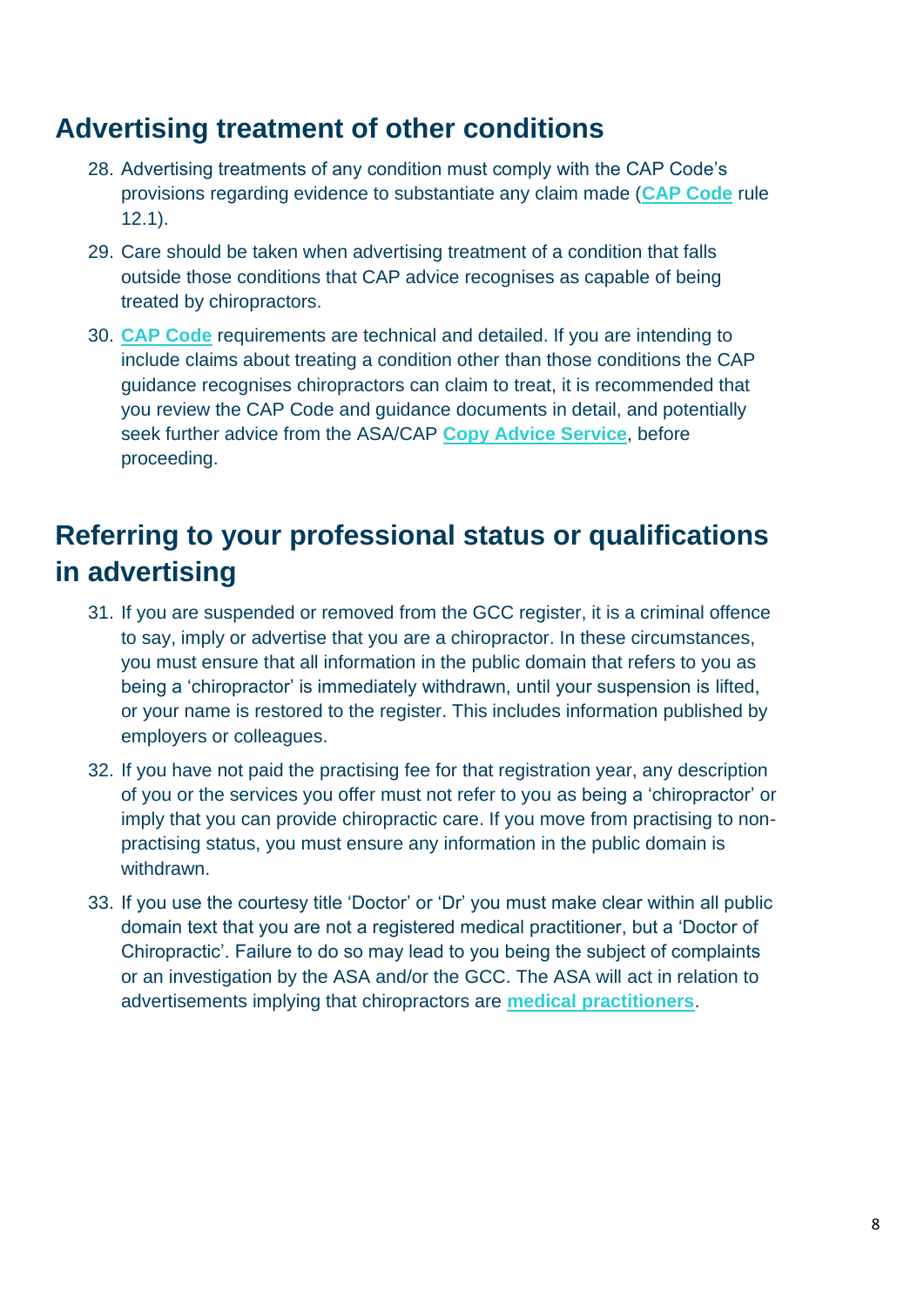# **What action can the GCC take regarding a breach of B3?**

- 34. Any allegation regarding a breach of Principle B3 of the **GCC [Code](http://www.gcc-uk.org/the-code)** will be investigated by the GCC. When the GCC Investigation Team have gathered all the relevant information about the complaint, it will be considered in private by the GCC **[Investigating Committee](https://www.gcc-uk.org/about-us/how-we-work/committees)**. The Investigating Committee Decision Making **[guidance](http://www.gcc-uk.org/guidance-ic-dm)** is for the Investigating Committee to take into account when considering the outcome of a complaint. Pages 25 and 26 of the guidance states that where there is concurrent jurisdiction (advertising cases), complaints will be considered in one of the following three categories:
	- **Category 1** progression for consideration by the GCC Investigating Committee directly.
	- **Category 2** referral to the ASA in the first instance, before the complaint is then considered by the GCC Investigating Committee.
	- **Category 3** Closure without further action (closure being possible only in very limited circumstances, such as where a complaint is made against an individual who is not under the jurisdiction of the GCC).

If the Investigating Committee determine that there is a case for the registrant to answer, the complaint will be referred for a formal hearing to the Professional Conduct Committee. (See Useful Links on page 10 for the link to the GCC investigation process)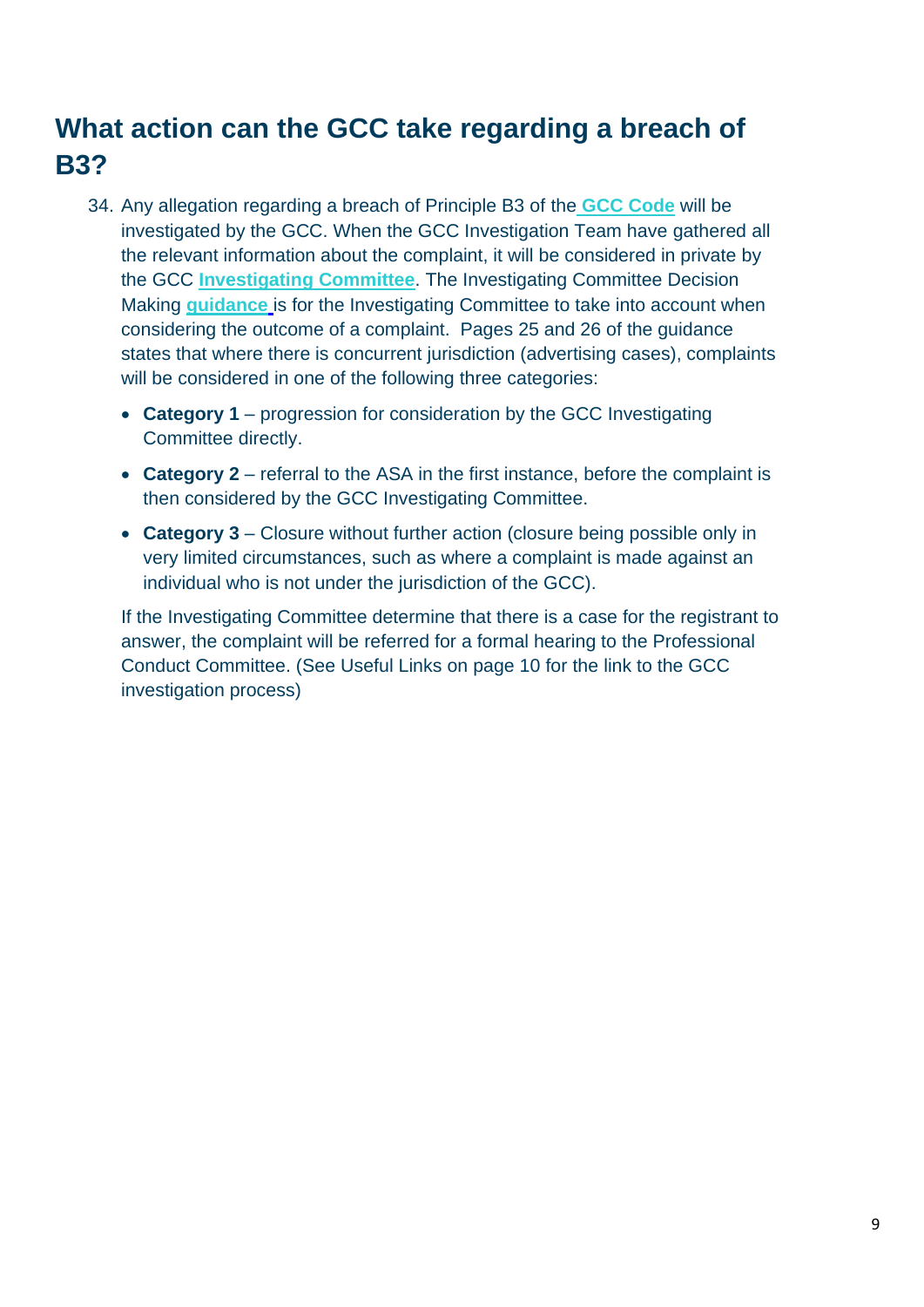# **Useful links**

| <b>GCC</b> website                                                                                                                             | www.gcc-uk.org                                                                                                                                                  |
|------------------------------------------------------------------------------------------------------------------------------------------------|-----------------------------------------------------------------------------------------------------------------------------------------------------------------|
| GCC Code: Standards of conduct,<br>performance and ethics for<br>chiropractors                                                                 | www.gcc-uk.org/the-code                                                                                                                                         |
| <b>GCC Investigating Committee Decision</b><br><b>Making Guidance</b>                                                                          | www.gcc-uk.org/guidance-ic-dm                                                                                                                                   |
| The CAP Code: UK Code of Non-<br>broadcast Advertising and Direct &<br><b>Promotional Marketing</b>                                            | www.asa.org.uk/codes-and-rulings/advertising-<br>codes/non-broadcast-code.html                                                                                  |
| CAP advice on non-broadcast<br>advertising: Chiropractic                                                                                       | www.asa.org.uk/advice-online/health-<br>chiropractic.html                                                                                                       |
| Chiropractic: ASA review and guidance<br>on sciatica, sports injuries, whiplash<br>and the treatment of babies, children<br>and pregnant women | www.asa.org.uk/resource/chiropracti<br>c-asa-guidance-on-sciatica-sports-<br>injuries-whiplash-and-the-treatment-<br>of-babies-children-pregnant-<br>women.html |
| <b>ASA/CAP's processes</b>                                                                                                                     | www.asa.org.uk/about-asa-and-cap.html                                                                                                                           |
| <b>ASA/CAP Copy Advice Service</b>                                                                                                             | www.asa.org.uk/advice-and-resources/bespoke-<br>copy-advice.html                                                                                                |
| <b>CAP Code scope</b>                                                                                                                          | www.asa.org.uk/type/non_broadcast<br>/code_folder/scope-of-the-code.html                                                                                        |
| CAP guidance on substantiation of<br>health, beauty and slimming claims                                                                        | www.asa.org.uk/resource/health-beauty-and-<br>slimming-claims-substantiation.html                                                                               |
| ASA categories of evidence                                                                                                                     | www.asa.org.uk/advice-online/substantiation-<br>for-health-beauty-and-slimming-claims.html                                                                      |
| ASA advice on the use of the title 'Dr'                                                                                                        | www.asa.org.uk/advice-online/use-of-the-term-<br>dr-chiropractors.html                                                                                          |

### **History of revisions to the Guidance on Advertising**

This guidance was revised in April 2021. Previously, the guidance was revised in December 2017 to reflect the guidance on the use of chiropractic in relation to babies and children issued by the ASA/CAP on 9 November 2017. It was first published on 8 January 2018.

### **Previous editions**

Guidance on Advertising, April 2016 Advertising Guidance for Chiropractors, March 2010